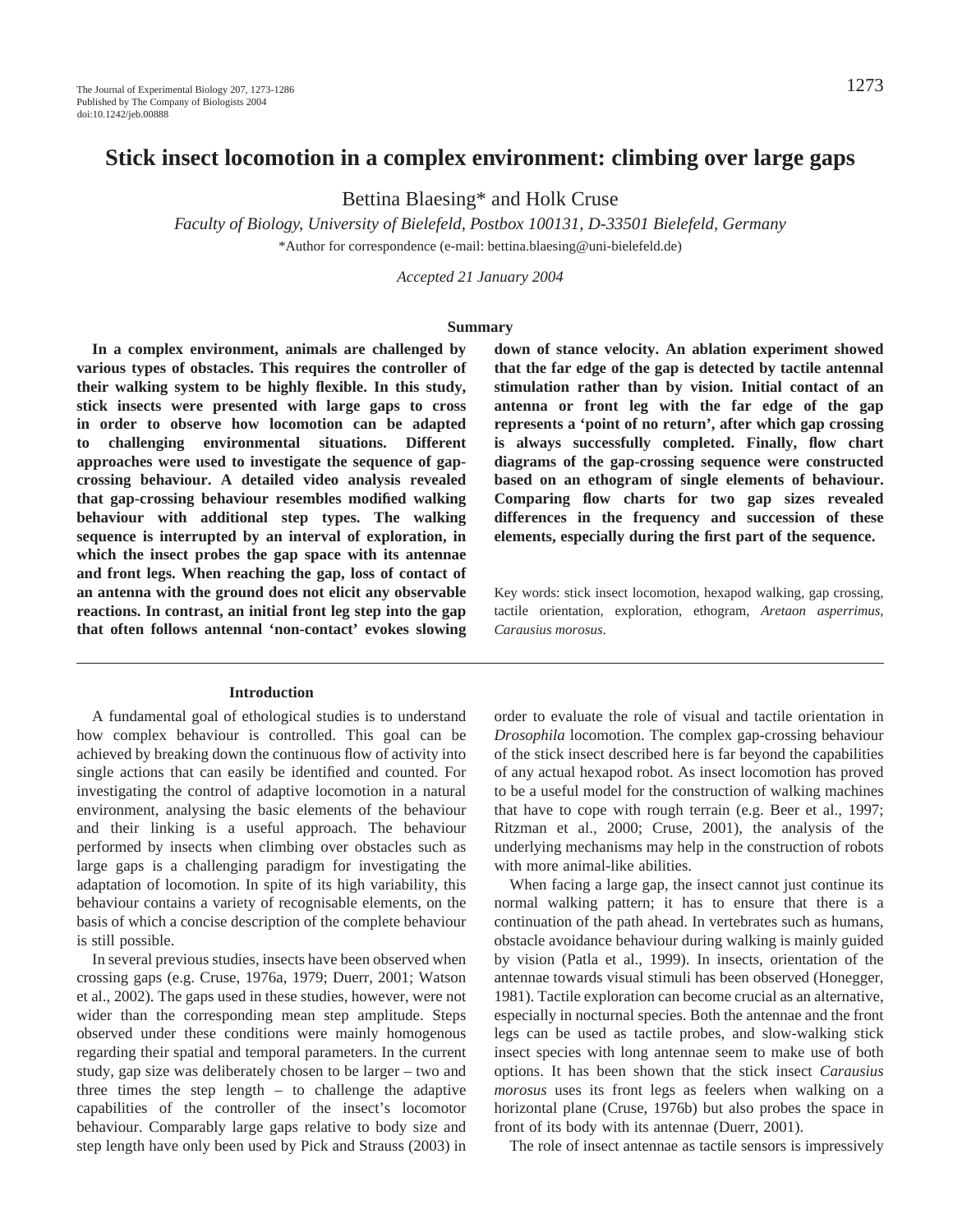demonstrated in studies of object-guided orientation (Okada and Toh, 2001) and wall-following behaviour (Camhi and Johnson, 1999) in the cockroach. Because of their robustness, insect-like antennae have been used to facilitate fast locomotion and active probing in walking robots (Duerr and Krause, 2002; Cowan et al., 2003). Using the antennae actively for tactile exploration has also been observed in Crustacea such as crayfish, which move their antennae into the walking direction before walking or turning (Zeil et al., 1985) and even localise objects accurately from the received tactile input (Sandeman and Varju, 1988). In agonistic encounters, both crayfish (Bruski and Dunham, 1990) and crickets (Hofmann and Schildberger, 2001) use their antennae for tactile communication.

As an alternative or in addition to the antennae, the front legs are used for tactile exploration by different species. Cockroaches use their front legs to explore the surrounding environment by forward and sideways reaching movements (Watson et al., 2002; Full et al., 1991). Special functions of the front legs compared to the other leg pairs have been demonstrated for curve walking and turning behaviour, to which the front legs of the cockroach contribute more than the middle and hind legs (Jindrich and Full, 1999). In the stick insect, the front legs also play an important role in curve walking by initiating the turning movement (Duerr and Authmann, 2002). Even the 'front legs' of bipedal walkers that have been specialized for other tasks such as grasping like human arms, still play an important role in the stabilisation of walking (Marigold and Patla, 2002; Marigold et al., 2003).

In this article, we will investigate locomotive behaviour during trials with varying gap width and investigate how stick insects mainly examine their path: by vision or by touch received by the antennae or front legs. Subsequently, gap-crossing behaviour from trials with two different gap sizes will be studied in detail by defining basic elements of the sequence and analysing their distribution and frequency. As the temporal structure of the gap-crossing sequence is partly predetermined by physical parameters – the front legs have to cross the gap before the middle legs – a framework of fixed events is used here to subdivide the sequence and to determine the temporal and spatial measures of the resulting sections. Within the different predefined sections of the gap-crossing sequence, the frequency and order of behavioural elements can vary, and single elements can be modified, depending on the actual requirements. This approach is studied with an ethological method by using an ethogram, in which basic elements of gapcrossing behaviour are defined. An ethogram is a catalogue of all actions or 'units' or 'elements' of behaviour that are observed in the general or special behavioural repertoire of a species (Immelmann and Beer, 1989). It consists of categories of behaviour that are objective, discrete, do not overlap with each other and allow for the behaviour to be described as completely and precisely as possible. Ethograms are used in descriptive behaviour studies to analyse sequences of behaviour. Early examples can be found in the work of Tinbergen (1951), more recent examples are studies of bird song (e.g. Bradley and Bradley, 1983) or locomotor behaviour (Berridge, 1990). In insect studies, ethograms have mainly been used to describe social (Hoelldobler and Wilson, 1990) or agonistic behaviour (Hoffmann, 1987; Hofmann and Schildberger, 2001). Burrows and Morris (2002) show choice trees based on an ethogram of different avoidance and escape behaviours in *Sipyloidea* sp. The ethogram of gap-crossing behaviour used in the current study consists of different types of steps that have been classified according to their swing amplitude and the context in which they occur. It does not include all elements of the behavioural repertoire of the stick insect, only the ones that are necessary to describe the walking and gap-crossing behaviour relevant for this study. In another article, we compare gap-crossing behaviour to undisturbed walking on the basis of single step parameters such as the swing amplitude and extreme positions of single steps (Blaesing and Cruse, 2004).

The studies of stick insect behaviour different from walking are rather limited; a brief review can be found in Burrows and Morris (2002). Whereas most studies of stick insect locomotion have used the species *C. morosus* for investigation, *Aretaon asperrimus* was preferred here, as previously by Cruse and Frantsevich (1997). This species walks slowly but more steadily than *C. morosus* and climbs readily over obstacles and gaps. During undisturbed walking, it scans the ground more intensely with its antennae than *C. morosus* (Duerr and Blaesing, 2000). *A. asperrimus* is better camouflaged when sitting on the ground or on stems of trees than on leaves and twigs (for a species description, see Bragg, 2001). The morphology of the species and personal qualitative observations suggest that this species hides close to the ground or on bark during the day, from where it moves up to the leaves to forage at night. As *A. asperrimus* is not able to jump or fly like other insect species that inhabit a comparable environment, it depends on its ability to walk and climb in the foliage. Accordingly, the species shows a high motivation for exploration and crossing gaps and obstacles. This behaviour makes *A. asperrimus* a suitable biological model for adaptive walking in a complex environment. By investigating its performance in the gap-crossing paradigm, we hope to contribute to our understanding of the control of adaptive locomotion in insects and its application for autonomous artificial agents that are thought to perform locomotive tasks in a natural environment.

### **Materials and methods**

### *Animals*

Stick insects of the species *Aretaon asperrimus* Rethenbacher 1906 were kept in mesh wire cages on bramble (*Rubus fruticosus*) and water *ad libitum* with an artificial day:night cycle of 12 h:12 h. Body length was  $51±1.0$  mm (mean  $\pm$  s.D.) in males ( $N=12$  animals) and  $76\pm3.0$  mm in females (*N*=10). Males and females were treated separately in the first experiment due to their different size and body geometry. For the second experiment and the detailed analysis of the gap-crossing sequence, only male subjects were used because of their higher agility. The average step amplitude of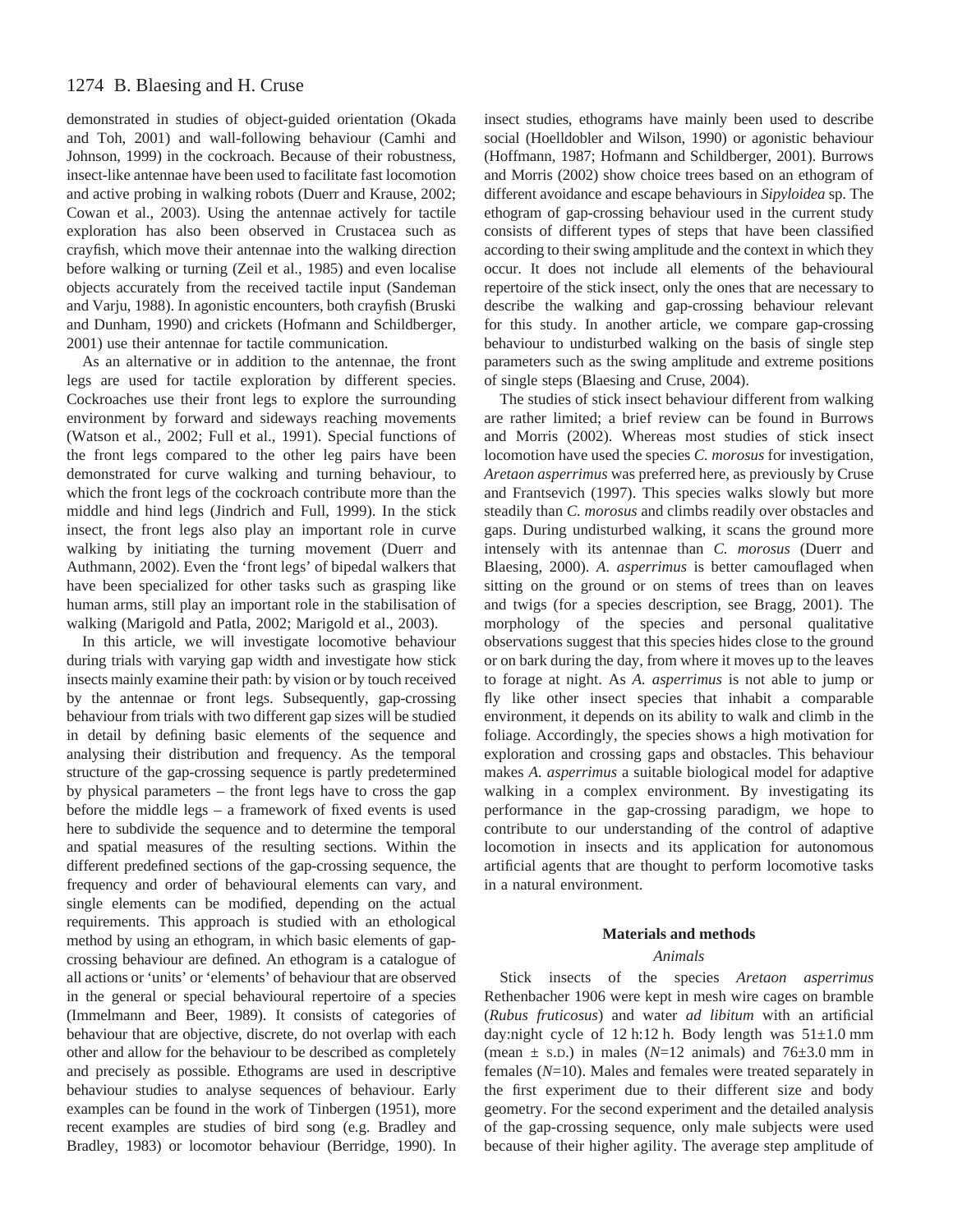

Fig. 1. Consecutive photographs (from top to bottom) of *Aretaon asperrimus* male climbing across a gap of 50 mm width between two cardboard footbridges; each picture illustrates one of the sections of the gap-crossing sequence. EFL, exploration and front leg gap-crossing steps; IFM, interval between front leg and middle leg gap-crossing steps; ML, middle leg gap-crossing steps; IMH, interval between middle leg and hind leg gapcrossing steps; HL, hind leg gap-crossing steps.

males is approximately 17 mm (front legs:  $17.1 \pm 2.6$  mm, *n*=310, middle legs: 16.8±2.7 mm, *n*=326, hind legs: 17.6 $\pm$ 2.4 mm,  $n=340$ ). Distances between the coxae of adjacent leg pairs are  $10.1 \pm 1.2$  mm between the middle and front leg coxae and  $7.0\pm0.7$  mm between the hind and middle leg coxae (*N*=10).

#### *Experimental set-up*

In all experiments, animals were placed on a cardboard footbridge of 60 mm width, 300 mm length and 200 mm height, facing a second footbridge of the same type. The gap between the two footbridges was variable; an example of a trial with 50 mm gap width is shown in Fig. 1. The animals were recorded from a distance of 1.5 m by an overhead video camera (Sony EVI-D31). A simultaneous side view image of the walking animal was obtained *via* a mirror attached to the footbridges at a 45 $^{\circ}$  angle. Video recordings (50 frames s<sup>-1</sup>) were carried out in daylight with additional artificial lighting. Recordings of the gap-crossing sequence were analysed in

## *Stick insect locomotion* 1275

slow motion and single frame modus, using customized software designed to read marked pixel coordinates as ASCII data. Data analysis and statistical tests were carried out using Origin (Microcal, Northampton, MA, USA) and SPSS software.

### *Experimental procedure*

In the first experiment, the insects (5 males, 3 females) were tested with gaps of  $20$ ,  $30$ ,  $40$ ,  $50$  and  $60$  mm width. Each animal was tested in 20 trials per gap size, presented in random order. A trial was counted as successful only if the animal had crossed the gap. In a control experiment (4 males, 4 females), a paper-strip of corresponding width was used instead of a gap. Duration was measured as number of frames from the first antennal contact with the ground behind the gap or paper-strip to the touchdown of the sixth leg behind the gap or paper-strip. Antennal exploration before discovering the second footbridge was not taken into account. In the second experiment, six males were reversibly blindfolded with solvent-free black ink and tested in the same task. Individual animals started either sighted or blindfolded. Additionally, six males with shortened antennae (between 15 and 28 mm) but intact vision were tested in the same set-up.

In the following experiments, gap-crossing behaviour was analysed in more detail. Two gap sizes were chosen: 30 mm  $(N=7 \text{ animals}, n=15 \text{ trials})$  and 50 mm  $(N=5, n=10)$ .

### *Definition of step types*

In the description of individual steps, the terms 'posterior extreme position' (PEP) and 'anterior extreme position' (AEP) describe the lift-off and touchdown position of the leg in a body-fixed coordinate system, respectively. The position at which the tarsus moves below footbridge level when swinging into the gap has been called 'fictive AEP' (fAEP) by Duerr (2001). The swing amplitude is defined as the length of the vector that points from the PEP to the AEP of the same swing movement. All individual steps recorded from the trials were assigned to the following four categories: (1) tentative steps, (2) gap-crossing steps, (3) normal walking steps and (4) short steps (Fig. 2). Tentative steps consist of swing movements into the gap followed by pulling the tarsus back and placing it onto the first footbridge. Gap-crossing steps are characterised by a swing trajectory that connects the first to the second footbridge. Normal walking steps and short steps were defined according to their swing amplitude and swing direction in a body-fixed coordinate system. For classification as normal walking steps, steps had to fulfil two conditions: (1) a minimum swing amplitude of  $8.5 \text{ mm}$  and  $(2)$  forward direction of the swing movement. The latter criterion, forward direction of the swing movement, was met if the AEP was located rostral of the PEP within an angle of  $\pm 45^\circ$  relative to the body long axis in a bodyfixed coordinate system. Steps of more than 8.5 mm amplitude that did not fulfil this criterion were so rare that they were not considered in the analysis. All steps with an amplitude of less than 8.5 mm were assigned to the group of short steps, regardless of their swing direction. The threshold of 8.5 mm was chosen based on the distribution of amplitudes of all steps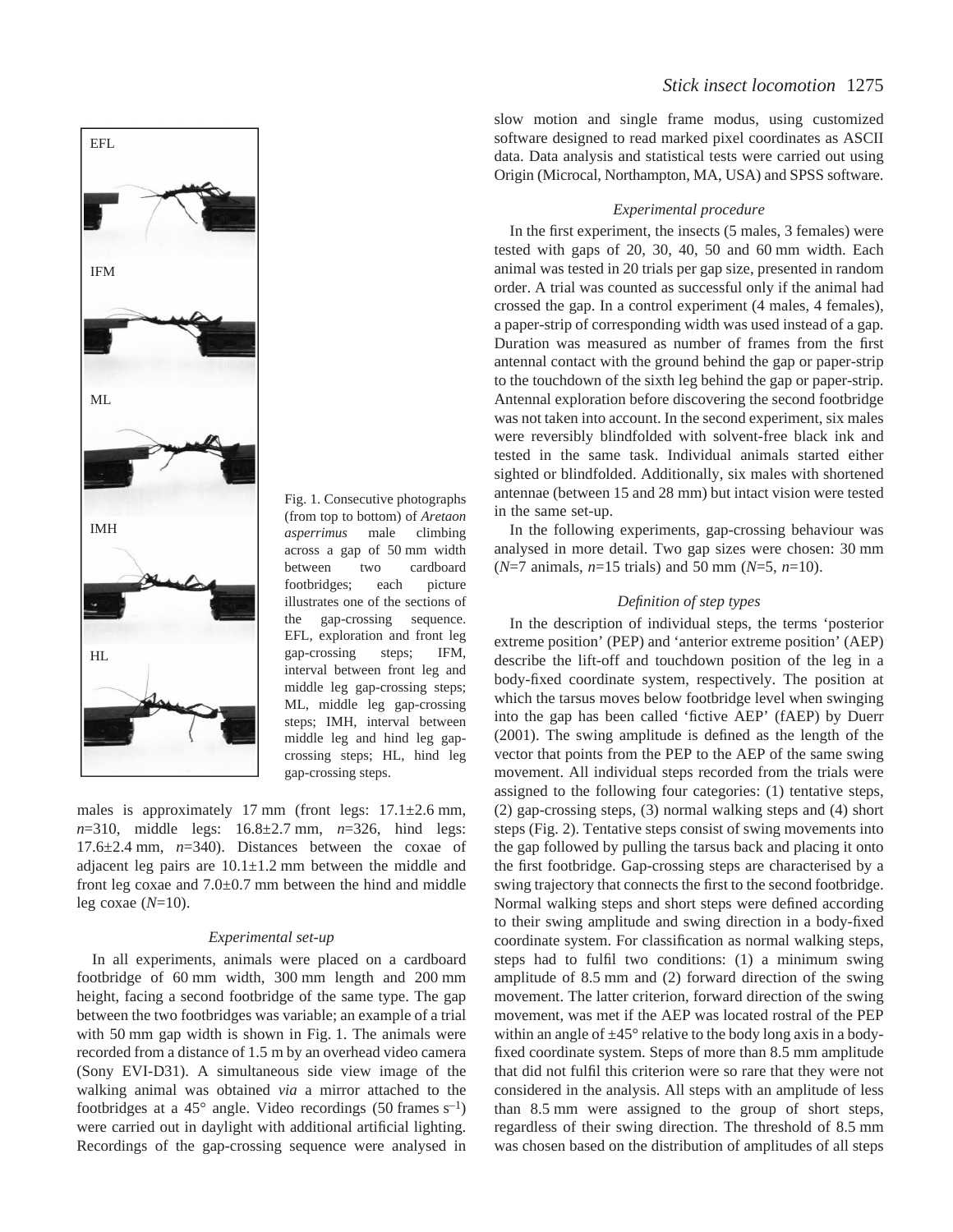observed during gap crossing and undisturbed walking (Fig.·3). As an example of the typical distribution of the four defined step types, stepping patterns of an individual 30 mm gapcrossing trial and a sequence of undisturbed walking are displayed in Fig. 4.

#### *Sections of the gap crossing sequence*

To subdivide the temporal sequence of gap-crossing behaviour, six events that occur in a fixed order were defined. These events are (1) the first 'non-contact' of an antenna with the gap (see below), (2) reaching the AEP of the gap-crossing step of the second front leg, (3,4) the PEP of the first and the AEP of the second middle leg gap-crossing step and (5,6) the PEP of the first and the AEP of the second hind leg gap-crossing step. By using these six events as a framework, the sequence of gap-crossing behaviour was divided into the following five sections (Fig. 1): EFL (exploration/front legs cross the gap) – this section includes antennal and front leg exploration movements and front leg gap-crossing steps; it starts when the tip of an antenna moves below the line that connects the two footbridges ('antennal non-contact with the gap') and ends when both front legs are placed on the second footbridge; IFM (front leg/middle leg interval) – from the touchdown of the second front leg gap-crossing step to the lift-off of the first middle leg gap-crossing step; ML (middle legs cross the gap) – from the lift-off of the first middle leg gap-crossing step to the touchdown of the second middle leg gap-crossing step; IMH (middle leg/hind leg interval) – from the touchdown of the second middle leg gap-crossing step to the lift-off of the first hind leg gap-crossing step; HL (hind legs cross the gap) – from the lift-off of the first hind leg gap-crossing step to the touchdown of the second hind leg gap-crossing step. For these sections, duration, advance of the body over ground and forward velocity of the body were measured and the distribution of the step types defined above was determined. Duration was calculated as time difference between the first and the last frame



of the section. Advance was measured as the distance between the position of the body centre of mass (between the hind leg coxae) in the first and in the last frame of each section in an external coordinate system. Velocity of body movement over ground was calculated by dividing body advance by duration.

#### *Ethogram and bigram analysis*

Finally, an ethogram (Fig. 5) was used to analyse the sequence of gap-crossing behaviour on the basis of its single elements and their order. It includes the four previously defined step types and three elements of antennal and front leg exploration. As gap-crossing steps and tentative steps have a more variable structure than walking steps and short steps, the former have been broken down into finer parts: the elements 'swing' and 'search' occur in both step types, but tentative steps are completed by placing the leg back on the first footbridge ('AEP fbr\_1'), whereas gap-crossing steps are completed by placing the leg on the second footbridge ('AEP fbr $_2$ ').

For analysing the sequence of the single elements of gapcrossing behaviour, the concept of bigrams has been adopted from computer linguistics (e.g. Jurafsky and Martin, 2000). A bigram is a pair of two elements that directly follow each other in a naturally occurring sequence. This means that each element (except for the first and the last one of the sequence) is recorded twice, with its preceding and following neighbour (for example the sequence ABCD consisting of elements A, B, C and D results in bigrams AB, BC and CD). The resulting pairs, the bigrams, are then treated as new basic units in the analysis. In the current study, all elements of behaviour have been listed in the order of their occurrence for every trial. From this list, all pairs of two elements that directly follow each other have been defined as bigrams and have been used as basic units in the following analysis. The frequency of bigrams was counted; 30 mm trials and 50 mm trials were treated separately. In total, 1194 bigrams were counted in the 30 mm trials and 971 in the

> 50 mm trials. 461 different types of bigrams (AB is a different type of bigram compared to BA or BC) occurred in the 30 mm trials and 387 in the 50 mm trials. We tested the hypothesis that certain bigrams occur more often in the observed behaviour than in a random distribution (if the raw data contain 10 A, 20 B and 70 C, the bigrams AB and BA would be expected to occur twice each and AC and CA seven times each if the elements A, B and C were randomly

Fig. 2. (1) Tentative step,  $(2)$  gap-crossing step,  $(3)$ normal walking step and (4) short step, shown schematically. PEP, posterior extreme position; AEP, anterior extreme position; fAEP, fictive anterior extreme position; swing, initial swing movement (green); search, subsequent searching movement (red).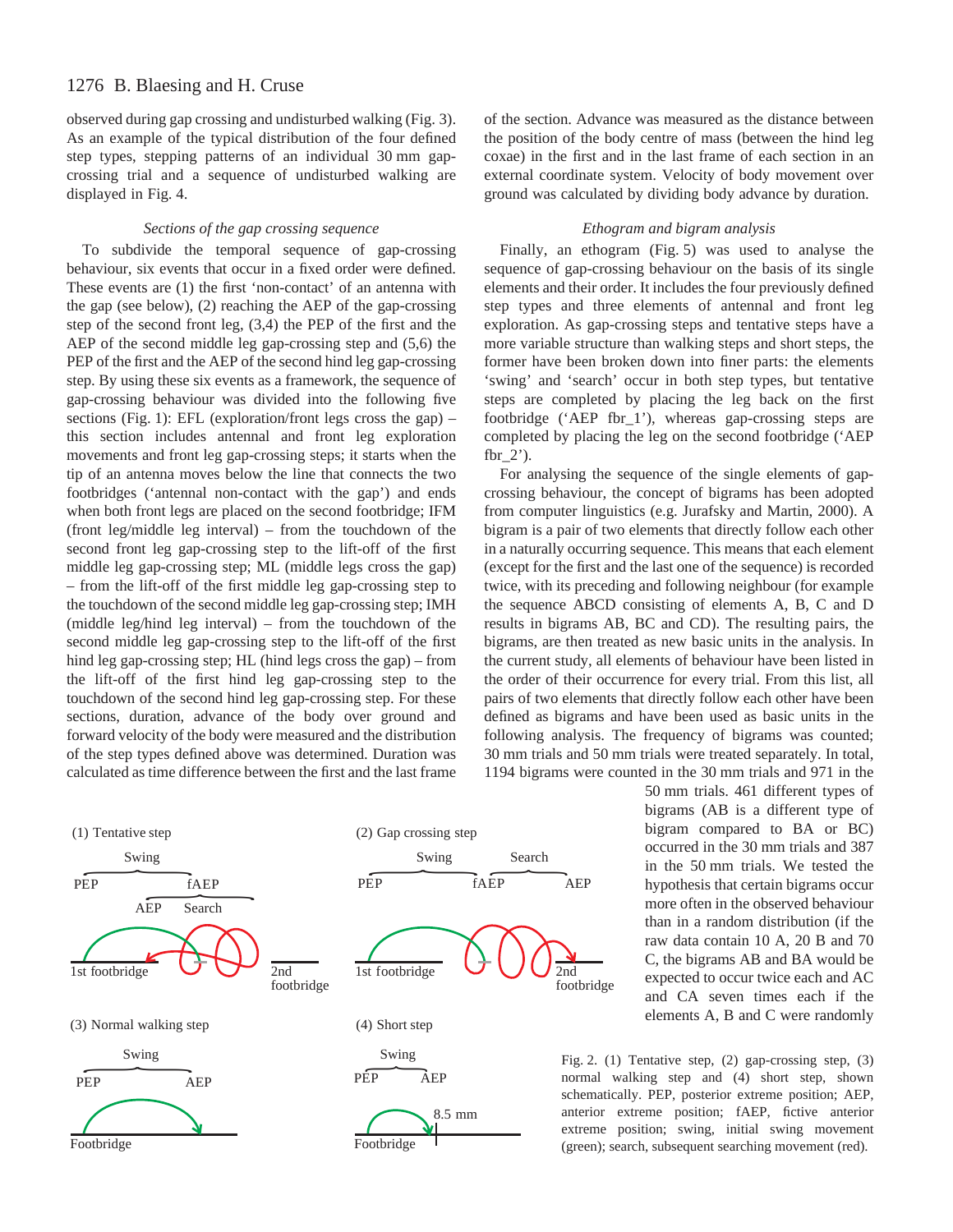distributed). The expected probability of any bigram in a random distribution was calculated by contingency tables (see M. Moens and C. Brew, 2000: *Data-intensive Linguistics*. http://www.ltg.ed.ac.uk/ ~chrisbr/dilbook/) and compared to the observed probability by  $\chi^2$ -tests. Only bigrams that occurred more than twice in the data and significantly more often than expected in a random distribution  $(\chi^2>10.84, P\leq 0.001)$  were included in the analysis.

### **Results**

### *Variation of gap size*

In the first experiment, we studied how the success rate and duration of gap-crossing behaviour depends on gap width. Walking across paper-strips of corresponding width was used as control. The percentage of successful trials and the average duration of crossing gaps and walking over paperstrips is displayed in Table 1. Males and females successfully crossed gaps of 20 and 30 mm in almost every trial (≥97%). The success rate decreased from about 40 mm gap width in the males and 50 mm gap width in the females. Males needed more time to cross gaps of the same width than females, with exception of 20 mm gaps. The time difference between crossing gaps and crossing paper-strips of corresponding width increased approx. exponentially with gap size in the males. In the females, the time difference hardly increased up to 50 mm gap width. In separate experiments, no effect of previous experience was observed with respect to duration of the sequence in insects repeatedly crossing gaps of the same width (*N*=8 animals, *n*=20 trials per animal and gap width).

#### *Sensory orientation*

In a second experiment we tested which sensory mode is used for detecting the far edge of the gap before climbing across it. Both the visual and the tactile sensory systems could be used by the insect to gain information about a possible continuation of the path. The results of this experiment show that blindfolding has neither any significant effect on the

number of successfully completed trials (Table 2) nor on the duration of gap crossing (data not shown). The gap-crossing sequence was abandoned in 85 out of 480 cases (17.7%) in the sighted animals  $(A+V+)$  and in 84 out of 480 cases  $(17.5\%)$  in the blindfolded animals  $(A+V-)$ , both groups with intact antennae. This consistency shows that vision is not necessary for detecting the far edge of the gap, which suggests that antennal contact with the second footbridge provides sufficient information. Having touched the second footbridge with a front leg, the gap-crossing sequence was always successfully completed regardless of the animal's visual situation.



Fig. 3. Histograms of swing amplitudes of all steps (with exception of gapcrossing steps and tentative steps) observed during undisturbed walking (left) and gap crossing (right). (A) Front legs, (B) middle legs, (C) hind legs, (D) pooled data of all leg pairs. The broken lines mark the threshold of 8.5 mm that separates short steps from normal walking steps (as indicated).

Sighted animals with shortened antennae (A–V+) crossed the gap only if they could still reach the second footbridge with an antenna or a front leg. This means that in every successful trial in this group the animal had touched the second footbridge with its shortened antenna (one individual with extremely short antennae regularly touched the far edge of the 30 mm gap with the stretched front leg, which also resulted in gap-crossing behaviour). Because of the restricted working space of their antennae, animals of this group performed fewer successful trials, especially with larger gap sizes than animals with intact antennae. Gap crossing was abandoned in 205 out of 480 trials (42.7%). In only two of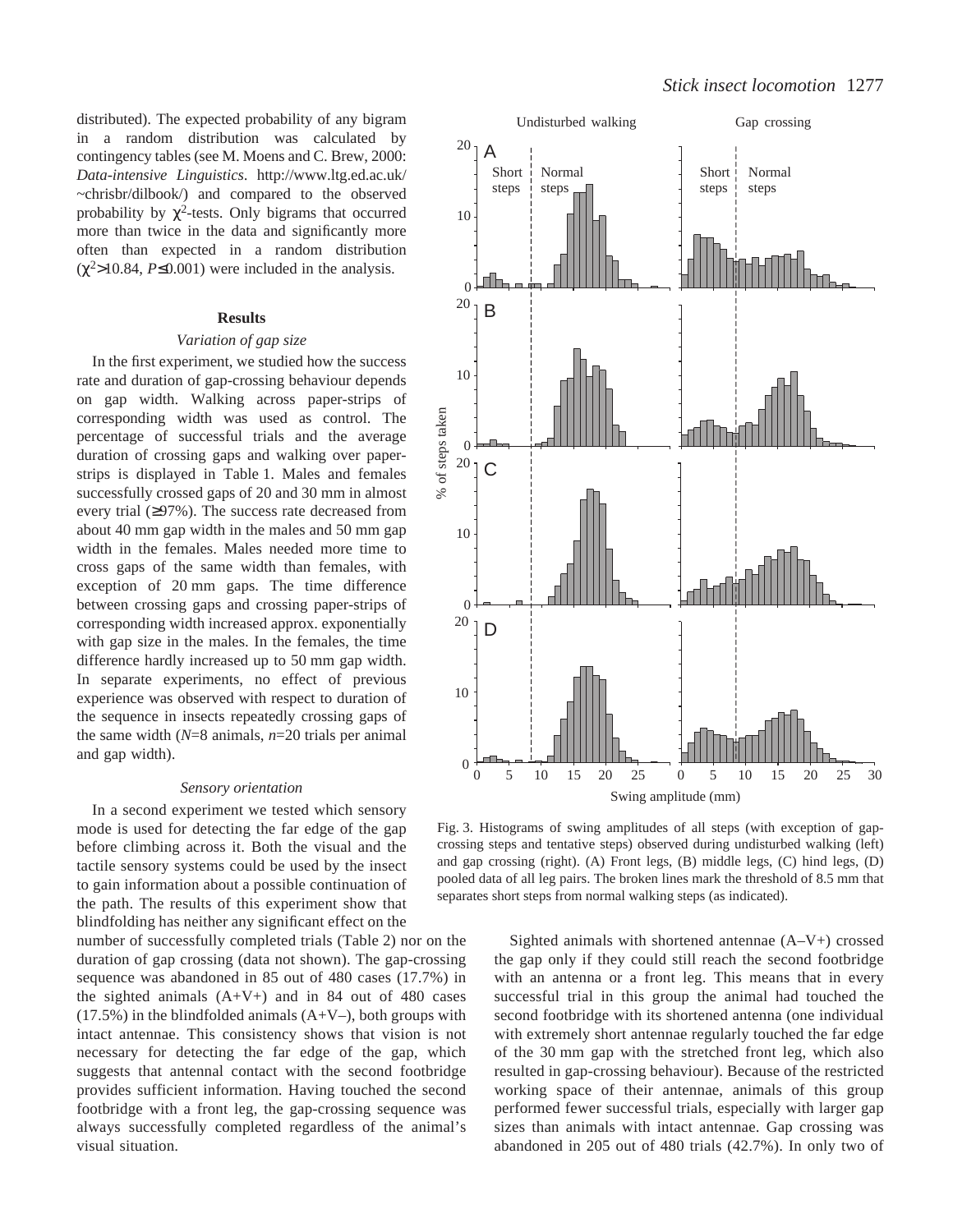these cases, gap-crossing behaviour was terminated after antennal contact with the second footbridge had already occurred. This behaviour was not observed in any trial of the two groups with intact antennae.

## *Detailed analysis of gap-crossing behaviour*

Analysis of  $30 \text{ mm}$  and  $50 \text{ mm}$  gaps revealed that after stepping into the gap with one or both front legs, the insect decreases its stance velocity to almost zero (Fig. 6). Additional forward movement consists of short stops alternating with bouts of slow advance while the antennae perform extensive exploration movements. After reaching the second footbridge with the front legs, body velocity is gradually accelerated throughout the sequence. In Fig.  $6$ , slowing down of body velocity is shown in relation to the first 'non-contact' of the front leg  $(Fig. 6A)$  and the first 'noncontact' of the antenna (Fig. 6B). The relation of slowing down after stepping into the gap with the front leg is more obvious. In the observed trials, antennal 'non-contact' takes place between 0 and 30 ms before stepping into the gap with the front leg.

The gap-crossing sequence has been subdivided into five sections EFL, IFM, ML, IMH and HL (Fig. 1; explanation in Materials and methods). Duration, advance of the body overground and

velocity of body movement for these sections are displayed in Fig. 7. For the entire gap-crossing sequence, the animals



Fig. 4. Examples of stepping patterns. (A) Gap crossing, (B) undisturbed walking. Grey bars, ground contacts of antennae; coloured bars, swing movements of legs. FL, front leg (red); ML, middle leg (green); HL, hind leg (blue); l, left; r, right; ac, first contact of the antennae with the second footbridge; gc, gap-crossing step; te, tentative step; sh, short step. Normal walking steps are not marked. In A, the defined sections of gap-crossing behaviour (see Fig. 1) are separated by vertical lines.

needed approximately 6 s in the 30 mm trials (mean  $\pm$  $s.D.=5.9\pm2.2$  s) and six times longer in the 50 mm trials

|             |                 | Length of crossing (mm) |                 |                    |                 |                    |                 |                    |                 |                    |  |
|-------------|-----------------|-------------------------|-----------------|--------------------|-----------------|--------------------|-----------------|--------------------|-----------------|--------------------|--|
|             | 20              |                         | 30              |                    | 40              |                    | 50              |                    | 60              |                    |  |
|             | Duration<br>(s) | $\%$<br>Successful      | Duration<br>(s) | $\%$<br>Successful | Duration<br>(s) | $\%$<br>Successful | Duration<br>(s) | $\%$<br>Successful | Duration<br>(s) | $\%$<br>Successful |  |
| Gap         |                 |                         |                 |                    |                 |                    |                 |                    |                 |                    |  |
| Males       | $4.8 \pm 1.4$   | 97                      | $8.0 \pm 3.8$   | 98                 | $17.7 \pm 13.5$ | 81                 | $56.7 \pm 56.3$ | 48                 | $-0$            |                    |  |
| Females     | $6.6 \pm 2.4$   | 100                     | $6.8 \pm 2.2$   | 97                 | $9.4 \pm 2.0$   | 97                 | $10.2 \pm 0.4$  | 72                 | $24.9 \pm 4.8$  | 32                 |  |
| Paper-strip |                 |                         |                 |                    |                 |                    |                 |                    |                 |                    |  |
| Males       | $3.1 \pm 0.8$   | 100                     | $4.0 \pm 1.4$   | 100                | $4.5 \pm 2.4$   | 100                | $5.3 \pm 2.5$   | 100                | $5.6 \pm 1.9$   | 100                |  |
| Females     | $5.3 \pm 0.9$   | 100                     | $6.0 \pm 1.3$   | 100                | $7.2 \pm 1.6$   | 100                | $7.3 \pm 1.2$   | 100                | $8.7 \pm 1.5$   | 100                |  |

Table 1. *Mean duration and success rate of stick insects climbing over gaps and walking across paper-strips* 

Values are means  $\pm$  s.D.

*N*=5 males, 3 females for gap crossings; *N*=4 males, 4 females for paper-strip crossings. *n*=20 trials per animal and gap size. Mean body length =  $51\pm1.0$  mm (males),  $76\pm3.0$  mm (females) (see Materials and methods).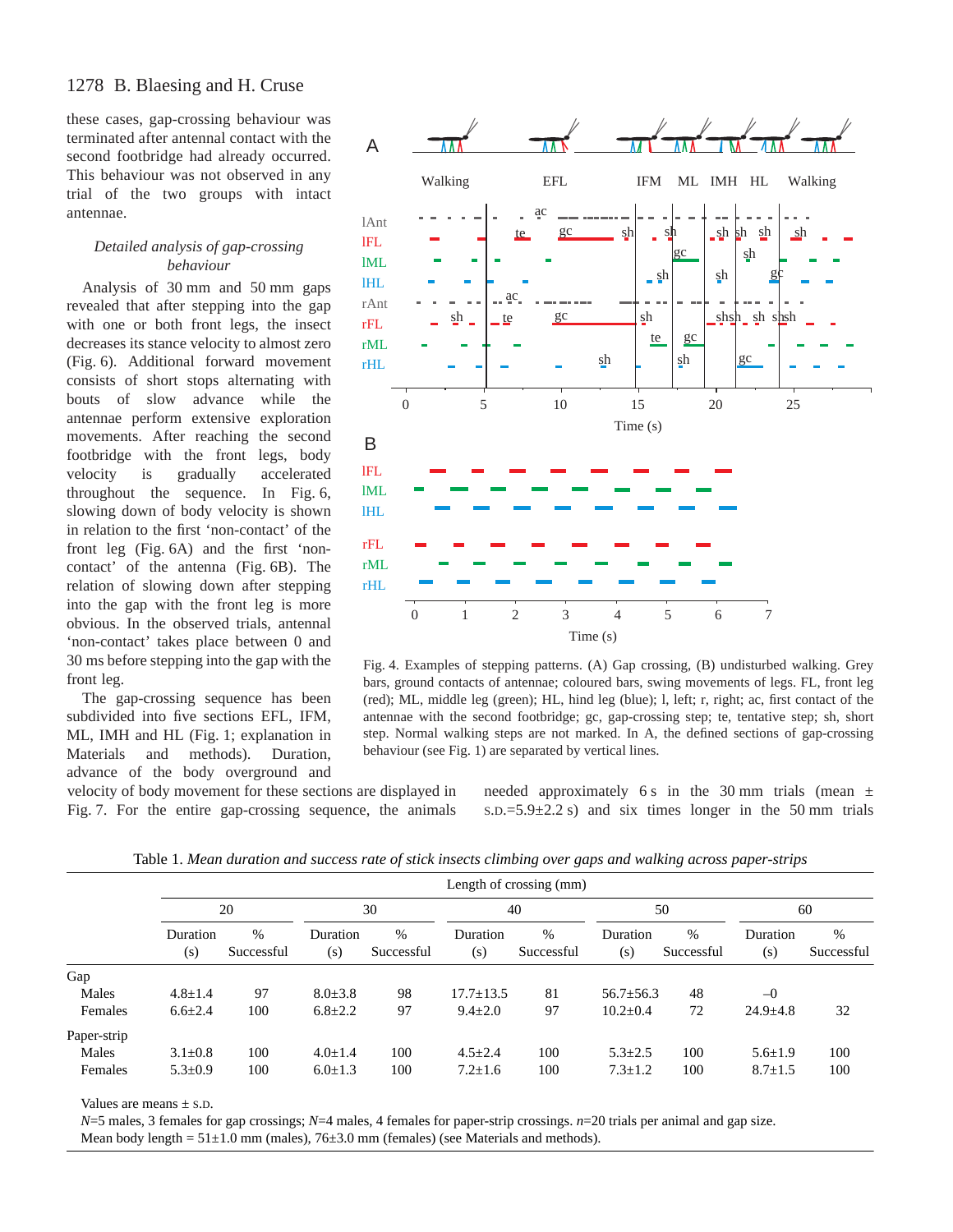|                    | Length of crossing (mm) |      |        |    |        |    |        |    |
|--------------------|-------------------------|------|--------|----|--------|----|--------|----|
|                    | 20                      |      | 30     |    | 40     |    | 50     |    |
|                    | Number                  | $\%$ | Number | %  | Number | %  | Number | %  |
| Intact antennae    |                         |      |        |    |        |    |        |    |
| $A+V+$             | 117                     | 98   | 118    | 98 | 97     | 81 | 63     | 53 |
| $A+V-$             | 120                     | 100  | 119    | 99 | 104    | 87 | 53     | 44 |
| Defective antennae |                         |      |        |    |        |    |        |    |
| $A-V+$             | 119                     | 99   | 93     | 78 | 45     | 38 | 18     | 15 |

Table 2. *Numbers and percentages of successfully completed gap crossing trials in males with intact antennae, sighted (A+V+) and blindfolded (A+V–), and animals with defective antennae, sighted (A–V+)* 

*N*=6 animals each for intact and defective antennae; *n*=20 trials per animal and gap size.

Note that animals only crossed the gap in trials in which they had received tactile input by the antennae (or in one case of A–V+ by the front legs, as described in the text).

 $(37.1\pm26.2 \text{ s})$ . Section EFL takes almost 10 times longer in the 50 mm trials  $(26.3\pm21.5\text{ s})$ than in the 30 mm trials  $(2.8\pm1.2 \text{ s})$  whereas the rest of the sequence takes only about three times longer. Forward movement of the body overground mainly takes place during EFL, ML and HL, the largest difference between 30 mm and 50 mm trials occurring during EFL  $(50$  mm:  $+10$  mm) and HL  $(50$  mm:  $+5$  mm). In the 50 mm trials, the animals move more slowly than in the 30 mm trials. Mean velocity in the 30 mm trials  $(15.7\pm4.4~\mathrm{mm~s}^{-1})$ , measured from the beginning of EFL to the end of HL) is about 50% of the velocity of undisturbed walking  $(30.0\pm3.4 \text{ mm s}^{-1}, N=10)$ , whereas in the 50 mm trials only 12% of normal walking velocity is reached  $(3.8\pm2.5~\text{mm s}^{-1})$ . During EFL, velocity is five times higher in the 30 mm trials than in the 50 mm trials, whereas it is only twice as high during the rest of the sequence.

All of the observed steps have been assigned to four categories, namely gapcrossing steps, tentative steps, short steps and normal walking steps (Fig. 2; see explanation in Materials and methods). The average frequency of the four step types in each section is displayed in Fig. 8. There is no qualitative difference between 30 mm trials and 50 mm trials. In the 50 mm trials, more short steps can be observed compared to the

30 mm trials. For the short steps, this is particularly obvious for the middle and hind legs. Tentative steps are only different from gap-crossing steps regarding the end of their searching movement. They occur most often in the front legs in section EFL. In the front legs, the number of tentative steps approximately equals the number of the gap-crossing steps in both data sets, reflecting that on average, every second step into

| Exploration<br>Ant, FL            | Contact fbr_2 $\sqrt{M}$<br>Contact fbr $2 \frac{1}{2}$ |                     | Antenna touches the second<br>footbridge for the first time<br>Front leg touches second<br>footbridge for the first time |
|-----------------------------------|---------------------------------------------------------|---------------------|--------------------------------------------------------------------------------------------------------------------------|
| Tentative step<br>FL, ML, HL      | Swing<br>Search<br>AEP fbr 1                            |                     | Leg swings into the gap<br>Leg passes fAEP after<br>swinging into the gap<br>Leg is placed on the first<br>footbridge    |
| Gap crossing step<br>FL, ML, HL   | Swing<br><b>Search</b><br>AEP fbr 2                     |                     | Leg swings into the gap<br>Leg passes fAEP after<br>swinging into the gap<br>Leg is placed on the<br>second footbridge   |
| Normal walking<br>step FL, ML, HL | <b>Norm</b>                                             |                     | Step on plane surface,<br>amplitude $>8.5$ mm                                                                            |
| Short step<br>FL, ML, HL          | <b>Short</b>                                            | $8.5 \,\mathrm{mm}$ | Step on plane surface,<br>amplitude $< 8.5$ mm                                                                           |

Fig. 5. Ethogram of gap-crossing behaviour; elements of behaviour used in the flow chart diagram (Fig. 10) are printed red. Ant, antenna; FL, front leg; ML, middle leg; HL, hind leg; fbr\_1, first footbridge; fbr\_2, second footbridge; norm, normal walking step; AEP, anterior extreme position; fAEP, fictive anterior extreme position; swing, initial swing movement; search, subsequent searching movement.

the gap results in reaching the far edge. In the middle legs, tentative steps are far less frequent than in the front legs, and no tentative steps were observed in the hind legs. The number of normal walking steps decreases before and increases after the legs have performed their gap-crossing steps.

Below, short steps of the 30 mm trials ( $N=242$  short steps) are considered in more detail to gain information regarding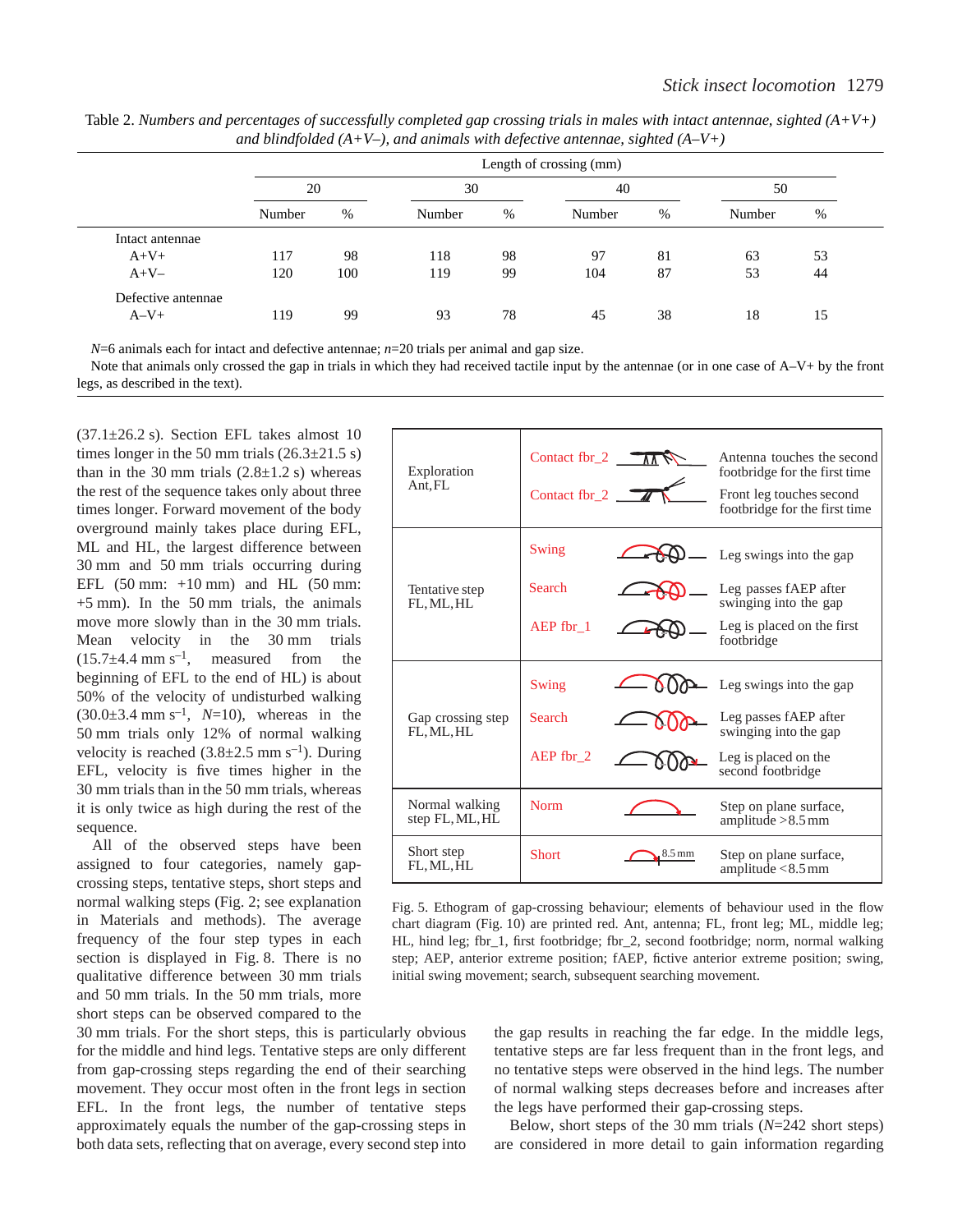their function. Three types of short steps can easily be characterised according to the context in which they occur. The first type has been described as levator reflex by Dean and Wendler (1982): if the insect hits an obstacle with its tarsus or the end of the tibia, the leg is pulled up and placed on the ground again. During gap crossing, the levator reflex has been observed in the front and middle legs in response to hitting the side edge of the footbridge (front legs: EFL 5 steps, IFM 7 steps, IMH 5 steps, HL 2 steps; middle legs: EFL 6 steps). Another reflex can be observed if the tarsus hits the anterior leg during the swing movement or is placed on the anterior tarsus. In this case the posterior leg is pulled up and placed slightly backwards [treading on tarsus (TOT) reflex; Graham, 1979; Schmitz and Hassfeld, 1989]. During gap crossing, the TOT-reflex mainly occurred during EFL in the middle legs (5 cases) or while the animal was trying to place the leg on the second footbridge (middle leg: 11 cases during ML and IMH, hind leg: 3 cases during HL). A third group of short steps occurred directly after the tarsus had reached the second footbridge and was clinging to the edge with the unguis rather than standing in a stable position. In this situation, short steps were apparently used to place the tarsus on the footbridge surface. This situation occurred 20 times in the front legs, 3



Fig. 6. Velocity profiles of forward movement of the body overground during a time window of 6 s at the beginning of the gap-crossing sequence. (A)  $t=0$  (broken line) taken as initial 'noncontact' of the front leg (tarsus crosses footbridge level while swinging into the gap for the first time); (B) same data as in A, but *t*=0 (broken line) taken as initial 'non-contact' of the antenna. Heavy lines, arithmetic mean; thin lines, single trials; red dots in the upper panel mark 'noncontacts' of the antenna  $(t=0$  in B), illustrating their temporal relation to corresponding 'noncontacts' of the front leg. Left, 30 mm trials; right, 50 mm trials; *N*=7 trials in each gap width, bin width=200 ms.

times in the middle legs and 8 times in the hind legs. The distribution and the relative swing direction (AEP relative to the PEP) of the remaining 166 short steps is displayed in Fig. 9. The majority of these short steps (83 steps) were performed by the front legs throughout the entire sequence, especially during IMH and HL. During section EFL, more short steps were performed by the middle legs and hind legs than by the front legs. Most of these short steps were directed to the front and, in the middle legs, also to the side, presumably contributing to slow forward movement and slight side shifting of the body long axis to support front leg searching. During sections IFM to HL, most short steps were performed by the front legs, mostly directed to the front and to both sides, and only few short steps occurred in the middle and hind legs.

The temporal sequence of the different behavioural elements is illustrated in the flow chart diagram of gap-crossing behaviour (Fig. 10). This flow chart is more complex than a choice tree, as the sequence of behavioural elements in gapcrossing behaviour often contains loops, and bifurcations can occur at any time. To make the temporal structure more perspicuous, the most frequent associations between single elements of behaviour (Fig. 5) are displayed in the framework of the three sections EFL, ML and HL. In general, more

> different transitions occur in the 30 mm trials (red and black arrows in Fig.  $10$ ) than in the  $50$  mm trials (green and black arrows in Fig. 10), in which the body position of the animal and therefore the number of possible subsequent movements is more restricted. This difference is more obvious in the middle and hind legs than in the front legs. Only in the 30 mm trials, transitions between 'AEP fbr\_2' and 'swing' or 'search', i.e. red arrows pointing upward, occur in every leg pair. In the 50 mm trials, middle leg swinging is less often directly followed by the contralateral middle leg reaching the first or second footbridge. After placing a front leg on the first or (in the 30 mm trials) on the second footbridge, the contralateral front leg often immediately begins a swing movement. In the 50 mm trials, front leg searching is often accompanied by a short step of the hind leg.

> Antennal contact with the second footbridge occurred in different situations in the 30 mm and 50 mm trials. In the 30 mm trials, the antenna was likely to touch the second footbridge while searching with a front leg during a tentative step. Therefore antennal contact with the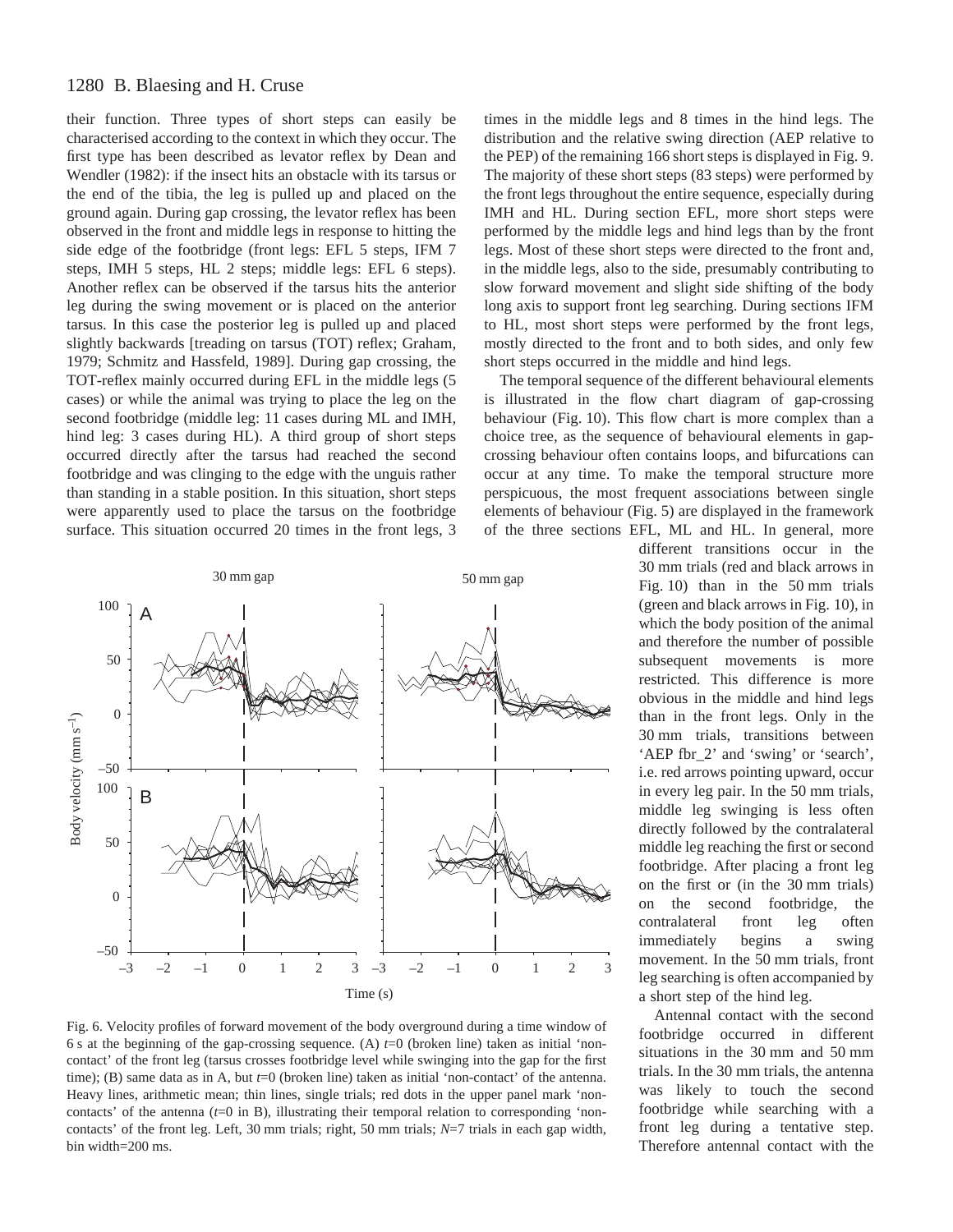second footbridge was commonly followed by 'AEP fbr $_1$ . This was not the case in the 50 mm trials, as the body centre of mass had to be pushed too far forward for placing the front leg back onto the first footbridge before the second footbridge could be reached by an antenna. In the 50 mm trials, antennal contact with the second footbridge regularly occurred after finishing a middle leg tentative step and before the front legs reached the second footbridge. This observation reflects a tendency of front leg gap-crossing steps and middle leg tentative steps to overlap when crossing extremely large gaps.

#### **Discussion**

The aim of this study was to describe how locomotion is adapted to the challenges of a complex environment. The behaviour of stick insects climbing over large gaps has proved to be a useful paradigm to approach this question: it is based on a well-studied object, stick insect walking behaviour on even ground, and the 'environment' can easily be varied in a controlled way by changing the size of the gap. The species *A. asperrimus* is particularly suited for this study because it appears to be highly motivated to cross even large gaps.

The results of the study show that during gap-crossing behaviour, steps vary more strongly than during undisturbed walking. In addition to normal walking steps and gap-crossing steps, tentative steps and short steps have been observed. The number of both step types was higher in trials with a larger gap and decreased from the front to the hind legs  $(Fig. 8)$ .

Tentative steps especially of the front legs occurred almost exclusively during section EFL, the first part of the sequence that includes antennal and front leg exploration movements and front leg gap-crossing steps. Front leg tentative steps are closely related to gap-crossing steps. Both step types start in the same way with a swing movement into the gap. In a tentative step, the leg is then pulled back at some point during the searching movement and placed on the first instead of the second footbridge. This behaviour enables the animal to use a 'trial and error'

strategy to search for a continuation of the path. In the flow chart (Fig. 10), antennal contact with the second footbridge is followed by finishing a tentative step, whereas front leg contact with the second footbridge is followed by finishing a gapcrossing step. Taking into account that gap-crossing behaviour is always completed after touching the second footbridge with an antenna, there might be a 'working memory' function involved in which the information 'path continues' is stored while the single leg is pulled back and possibly a more appropriate position is adopted. The observation that tentative steps occur rarely in the middle legs and never in the hind legs may also be based on this stored information.

Short steps occur in various situations during gap crossing, two of which have previously been identified as reflex reactions: the levator reflex (Dean and Wendler, 1982) and the



Fig. 7. Box and whisker plots of duration  $(A)$ , body advance  $(B)$  and body velocity (C) of sections of the gap-crossing sequences (note the different scales for body velocity and duration). Red, IFM and IMH; black, EFL, ML, HL (see Fig. 1 for abbreviations); arithmetic means are added as squares. Left, 30 mm trials  $(N=7 \text{ animals}, n=15 \text{ trials})$ ; right, 50 mm trials ( $N=5$  animals,  $n=10$  trials); mean walking velocity (30.0 $\pm$ 3.4 mm s<sup>-1</sup>) calculated from ten sequences of undisturbed walking is added as a horizontal broken line in B. Negative duration values of interval sections indicate overlapping of gap-crossing steps of neighbouring leg pairs  $(30~mm: 5 ~cases~ in IFM, 5 ~cases~ IMH; 50~mm: 4 ~cases~ in~ IMH).$ 

TOT (treading-on-tarsus) reflex (Graham, 1979; Schmitz and Hassfeld, 1989). The majority of the remaining short steps are performed by the middle and hind legs during section EFL or by the front legs throughout the entire sequence. This indicates that during EFL, the function of the short steps is to adjust the body position of the animal while examining the gap. The short steps performed by the middle and hind legs during section EFL may also be a part of the exploration behaviour, they support slow forward movement and slight side shifting of the body long axis during antennal and front leg searching. In the following sections, after the front legs have crossed the gap, short steps mainly occur in the front legs. Short steps performed by the front legs after reaching the second footbridge might represent tactile investigation of the ground to find an appropriate tarsus position. This is important because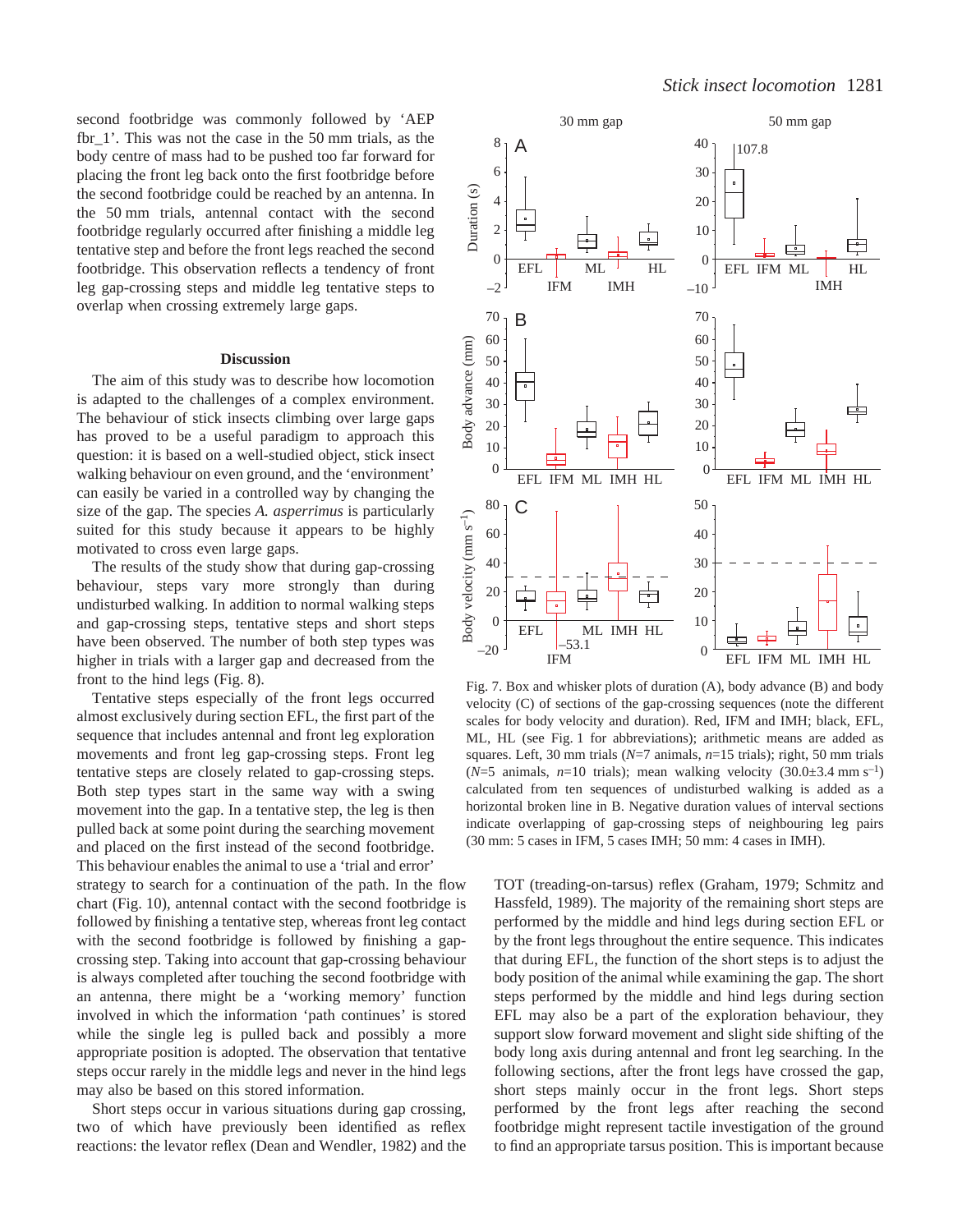



Fig. 8. Average frequency of different step types in the sections EFL to HL (see Fig. 1 for abbreviations). (A) Front legs, (B) middle legs, (C) hind legs, left: 30 mm trials ( $N=7$  animals,  $n=15$  trials), right: 50 mm trials (*N*=5 animals, *n*=10 trials). Black columns, normal walking steps; red columns, short steps; green columns, tentative steps; blue columns, gap-crossing steps.

the front legs have to support the main part of body weight during sections ML and HL. Pearson and Franklin (1984) have mentioned an increase of 'local stepping' in locusts when walking on a slippery surface. Stepping has also been observed in the cockroach after passive deflection of a leg (Zill, 1993). The described stepping strategies are not just used by invertebrates: cats show corrective response movements when losing ground (Gorassini et al., 1994) and perform a stumbling corrective reaction (Forssberg, 1979) that is similar to the levator reflex. In humans, different obstacle avoidance reactions result in lengthening or shortening a step if enough time is available to adapt the step length (Patla et al., 1991). If the obstacle is perceived within the same step cycle,



Fig. 9. Swing direction and temporal distribution of short steps. Swing direction (AEP relative to PEP) is defined in four groups (f, forward; b, backward; o, outward; i, inward; coordinate system is shown in the inset figure below). Temporal distribution is defined according to the five sections EFL to HL (see Fig. 1 for abbreviations); short steps caused by the levator or TOT-reflex and by clinging to the second footbridge have not been taken into account.

lengthening the step is the preferred strategy (Patla et al., 1999).

Comparing 30 mm to 50 mm gap-crossing trials revealed that most differences occur during section EFL. When climbing across a 50 mm gap, animals need ten times longer for the exploration phase than when climbing across a 30 mm gap, whereas they only need three times

longer for the rest of the sequence (Fig. 7). Also, during EFL there are more different elements of behaviour and their order is more variable than during later parts of the sequence (Fig. 10). Comparison of the flow charts reveals further differences that seem to be caused by body geometry: the variety of body postures adopted by the insects while moving across the gap is more restrained in the 50 mm trials than in the 30 mm trials. Starting a gap-crossing step after finishing the intrasegmental leg one occurred only in the 30 mm trials, whereas a tendency for front leg gap-crossing steps and middle leg tentative steps to overlap was only observed in the 50 mm trials (Fig.  $10$ ).

Antennal movements are very distinct in *A. asperrimus* and more clearly directed towards the ground than in *C. morosus*,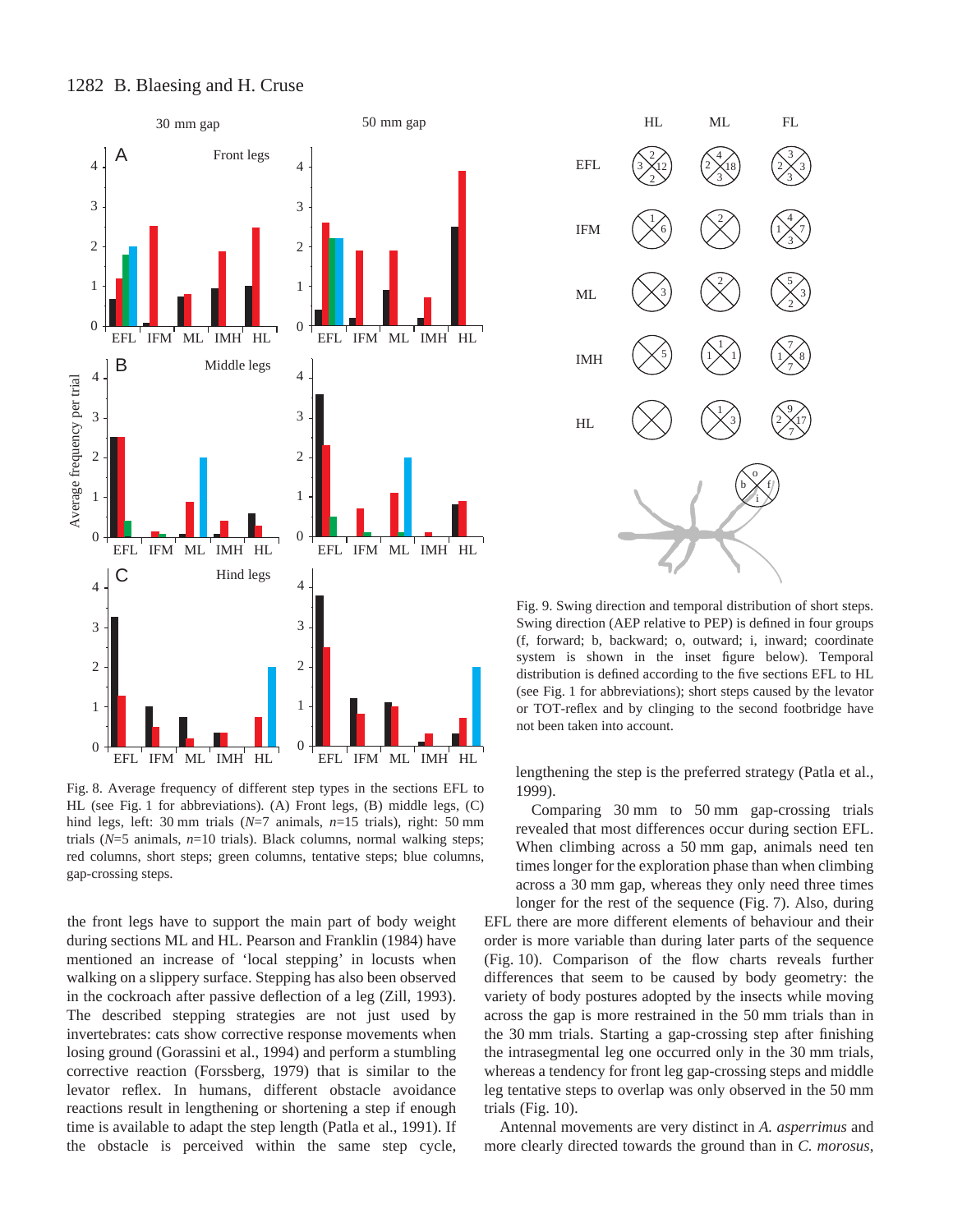

Fig. 10. Flow chart diagrams of gap-crossing behaviour. Arrows connect any two elements of behaviour that were performed in direct transition (bigrams), pointing from the first to the second element. The size of arrow (see key) represents the  $χ²$ -values of the corresponding bigrams (explained in the text; see Materials and methods). Arrows marked by **c** connect behavioural elements performed by limbs of contralateral body segments (e.g. left antenna and right front leg). Only bigrams that occurred more than twice and with higher probability than expected in a random distribution (*P*≤0.001) have been included in the flow chart. 'Typical' combinations that represent steps described in the text are schematically displayed on the right side: (A) tentative step, (B) gap-crossing step, (C) gap-crossing step without searching movement. Black, elements and transitions that occur in both the 30 mm and 50 mm trials; red, elements and transitions that occur only in the 30 mm trials; green, elements and transitions that occur only in the 50 mm trials; FL, front legs; ML, middle legs; HL, hind legs; Ant, antennal. For further abbreviations see Fig. 1 (sections of gap crossing) and Fig. 5 (ethogram; elements of behaviour used in the flow chart diagram are printed red).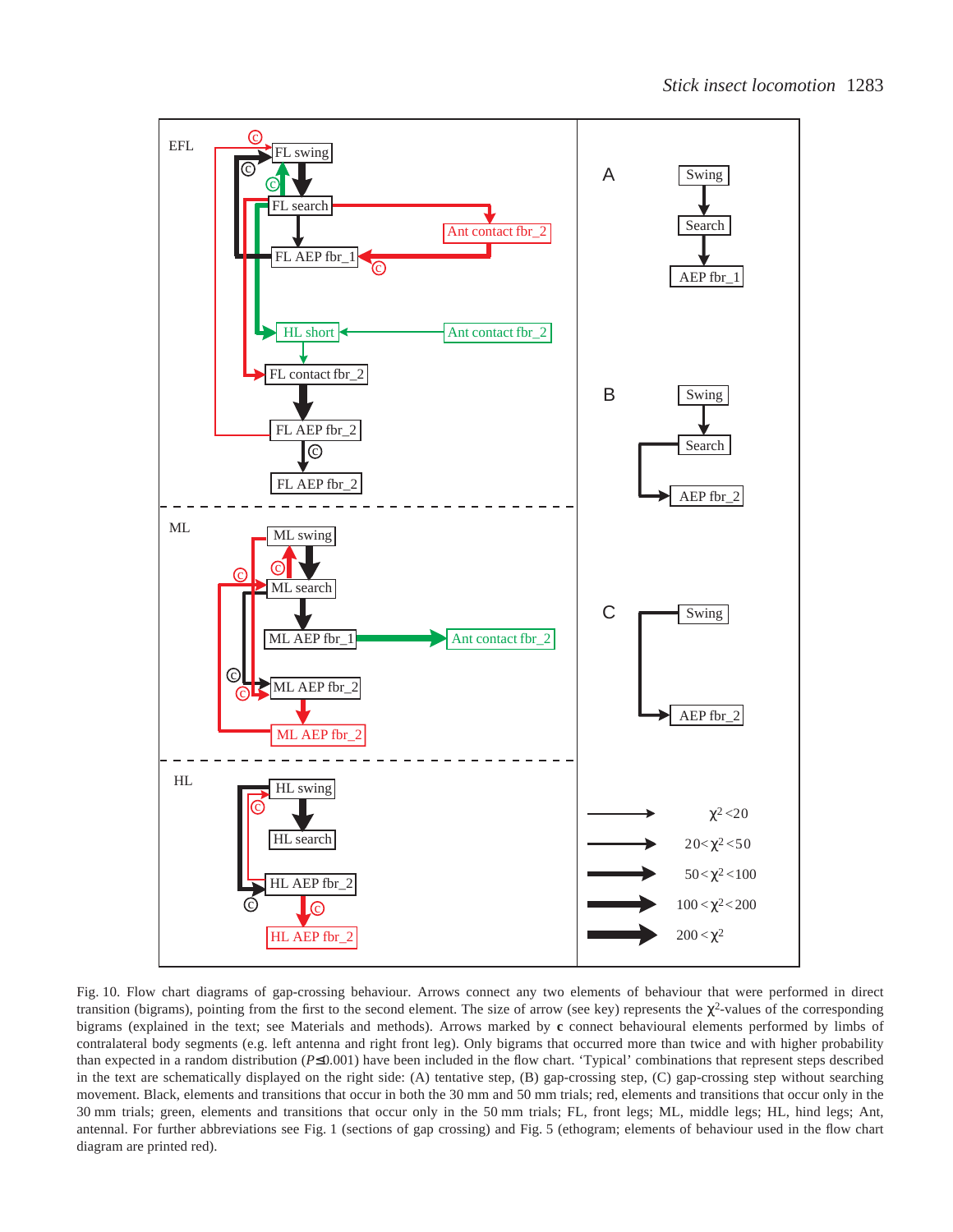with one up- and down-stroke and several ground contacts of each antenna per step cycle (Duerr and Blaesing, 2000; Duerr, 2001). Therefore, the first tactile perception of the gap could occur when one or both antennae miss ground contact after reaching the end of the first footbridge. It has been observed, however, that after this first antennal 'non-contact', the animal steps into the gap, which results in a 'non-contact' of the front leg. Only the latter, the front leg 'non-contact', is followed by a decrease in velocity of forward movement (Fig. 6). Slowing down seems to occur in response to stepping into the gap, but not in response to lowering the antenna into the gap. This suggests that antennal 'non-contact' does not influence the subsequent behaviour of the animal whereas 'non-contact' of the front leg does. The incident of 'non-contact', however, can only provide information in a situation in which the 'expectation of contact' has been thwarted. In the case of the antenna, therefore, expectation of ground contact seems to be absent, whereas ground contact seems to be expected at a certain height by the front leg, and thwarting of this expectation evokes a change of behaviour. The shift of the extreme positions of consecutive steps provides independent support for this interpretation, as shown by Blaesing and Cruse (2004).

How could the information necessary for ground expectation be received? It could be provided by the joint angles of the femur–tibia joint and the coxa–trochanter joint of the neighbouring legs. Passing a position with corresponding joint angles without sensing ground contact would evoke slowing down of stance movement. Alternatively, the joint angles of the same leg could be 'remembered' throughout the swing movement and used as a reference. In cats trained to walk on a flat surface, Gorassini et al. (1994) showed that extensor muscle excitation was similar to normal undisturbed stepping even when unexpectedly stepping into a hole. This is interpreted in such a way that an expectation of the ground substrate exists in the cat as well. It has been argued that this expectation is not based on leg position but on the lack of load on the supporting muscles (Hiebert et al., 1994).

Unlike antennal 'non-contact' during walking, physical contact of the antenna with the second footbridge during exploration has a clear impact on the subsequent behaviour. The results of the second experiment (Table 2) suggest that when a stick insect is reaching the end of a walking path, information about a continuation of the path is not gained by vision, even though *A. asperrimus* shows orientation behaviour towards certain visual stimuli (Frantsevich and Frantsevich, 1996). The observation that animals only continue gapcrossing behaviour if they receive tactile input from touching the far edge of the gap with an antenna or front leg independent of the state of their visual system indicates that vision alone does not provide sufficient information. The tactile stimulus of touching the far edge of the gap with an antenna provides the animal with sufficient information about the existence of a far edge and, inherently, about gap size to climb across the gap successfully. After the far edge has been touched by an antenna, locomotion towards this stimulus is always continued, and the gap-crossing sequence is not abandoned any more. This indicates that if an animal can reach a footbridge with its flagellum while probing its environment, it can also reach it with its front legs if it adopts a position in which its body centre of mass is pushed forward even past the edge of the supporting footbridge. The male specimens of *A. asperrimus* used in this study were able to climb across gaps of up to 50 mm (Table 1), which is equivalent to their body length. When trying to cross larger gaps, they could hardly reach the far edge with their antennae and therefore failed to receive information about the far side of the gap. It could be argued that the additional distance that can be reached by the antenna but barely by the front leg (about 5–10 mm in *A. asperrimus*) allows the animal to 'plan ahead' and exploit specific inconvenient body postures to reach far ground. In cockroaches, anticipatory rearing of the thorax after detecting an obstacle with the antenna has been observed (Watson et al., 2002; Tryba and Ritzman, 2000). Animals that do not have intact antennae might lack the chance to 'plan ahead' as they have to rely on front leg exploration. To approach this issue, animals with artificially elongated flagella (see Camhi and Johnson, 1999), short but intact front legs or a shifted centre of mass (weights attached to the thorax or abdomen), could be tested in the same task.

Immediate slowing down of forward movement occurs in response to stepping into the gap, i.e. 'non-contact' of a front leg (Fig. 6), and further forward movement consists of single bouts while the gap is investigated by explorative movements of the antennae and front legs. Decrease of velocity helps to maintain static stability, as has been shown by Cymbalyuk et al. (1998) who, in a simulation study, investigated body stability when starting to walk from different leg configurations. Locusts have been reported to stop before stepping across a 10 mm ditch (front leg step amplitude: 20 mm), adjust their body position by hind leg flexing and middle leg stepping and perform extensive searching movements with the front legs (Pearson and Franklin, 1984). No stop has been reported for *C. morosus* when walking across a 10 mm ditch (Cruse, 1979) or a 20 mm gap (Duerr, 2001).

After swinging into the gap, the legs perform various searching movements before touching the second footbridge. In locusts, searching movements of the front legs after stepping into a gap have been described qualitatively as cycles of elevation and depression (Pearson and Franklin, 1984). An example of searching movements in *C. morosus* and their simulation has been given by Duerr (2001). At the end of the searching movement, the tarsus is often pulled upwards after hitting the second footbridge from below, a reaction that has been described as levator reflex (Dean and Wendler, 1982) and has also been found in the same context in locusts when stepping across a ditch (Pearson and Franklin, 1984).

The results described above suggest that most adaptations of walking behaviour to the gap-crossing situation occur during the interval of antennal and front leg exploration of the gap. Lowering an antenna into the gap does not influence the subsequent behaviour whereas stepping into the gap with a front leg initiates slowing down of walking velocity. Tactile contact of the antenna or a front leg with the second footbridge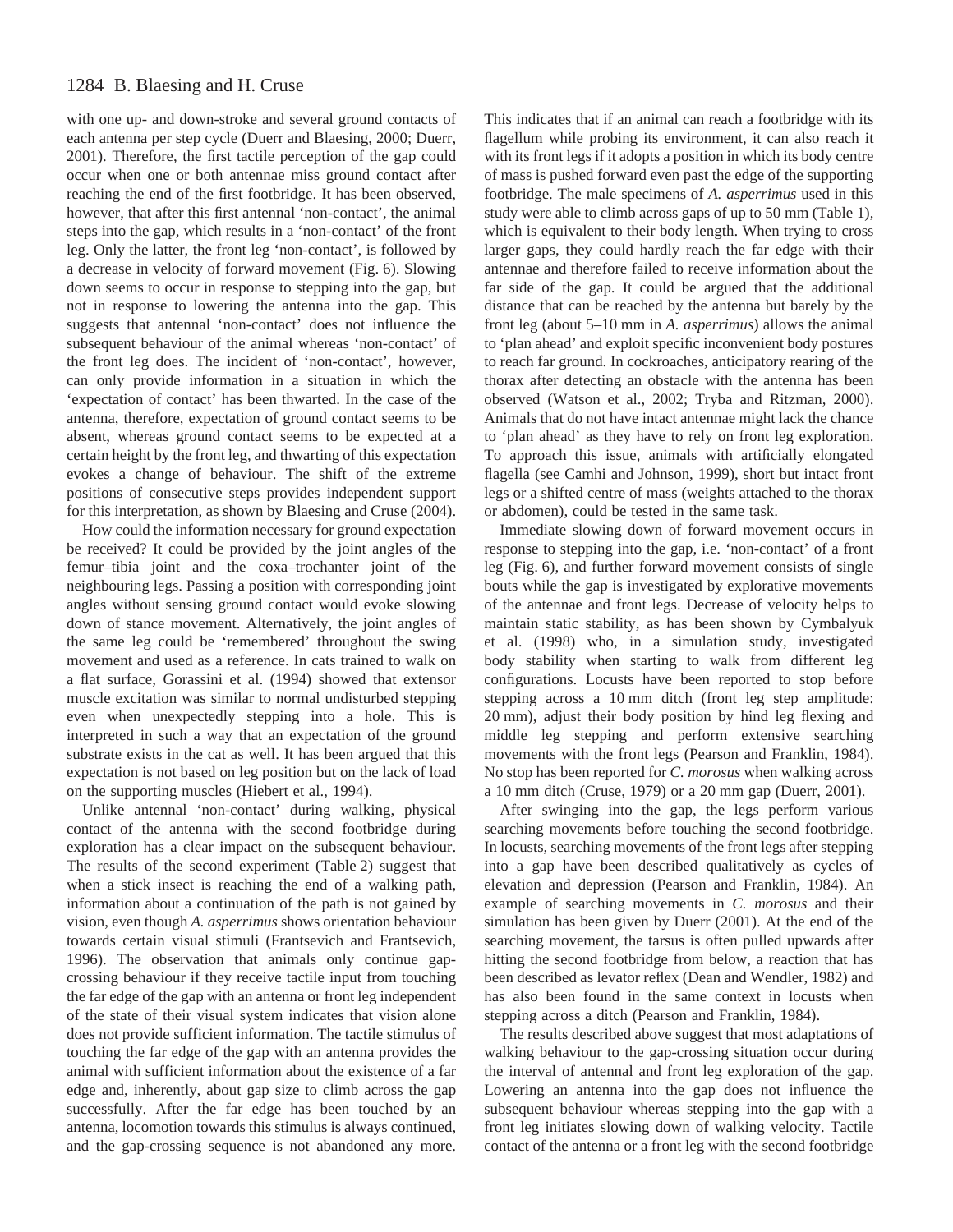has been found to represent a 'point of no return' in the gapcrossing sequence. After this incident, animals did not terminate gap crossing and switch to a different behaviour but always 'struggled' until they could reach the second footbridge with a front leg. After the first tactile contact of an antenna with the second footbridge and before the front legs reach the second footbridge, the sequence of behaviour still includes loops, especially in the form of front leg tentative steps. After reaching the second footbridge with the front legs, the gapcrossing sequence becomes less variable, the animals reliably succeeding in stepping across the gap with their other leg pairs in all observed trials. The order of single elements of behaviour within the sequence is less variable when crossing a large gap of approx. their body length than when crossing a comparably small gap.

These observations emphasize that for locomotion in a complex environment, tactile exploration can be a valuable means of orientation. Even for embodied artificial systems, tactile exploration is useful as an alternative or in addition to a visual system that is more costly and depends on light conditions. Antennae are not necessarily needed, an agent with six or more legs can use its front legs as tactile probes. A combination of antennae and front legs, however, offers more elaborate possibilities for utilizing and combining tactile information. In the stick insect, an expectation of ground contact is made by the front leg, but not by the antenna. The antenna, however, provides global information about the general possibility of continuing the path and therefore a means of 'planning ahead'. We would like to argue that these strategies can be used by an artificial agent to move about in an unknown three-dimensional environment even without sight. Vision appears rather to be used for gaining information at longer distances. Appropriate simulation studies are currently being carried out by our work group.

This work was supported by grant no Cr 58/9-3 of the DFG and the graduate programme 'Verhaltensstrategien und Verhaltensoptimierung' (DFG).

#### **References**

- **Beer, R. D., Quinn R. D., Chiel, H. J. and Ritzman, R. E.** (1997). Biologically inspired approaches to robotics. What can we learn from insects? *Commun. ACM* **40**, 31-38.
- **Berridge, K.** (1990). Comparative fine structure of action: Rules of form and sequence in the grooming patterns of six rodent species. *Behavior* **113**, 21- 56.
- **Blaesing, B. and Cruse, H.** (2004). Mechanisms of stick insect locomotion in a gap crossing paradigm. *J. Comp. Physiol. A*, in press.
- Bradley, D.W. and Bradley, R. A. (1983). Application of sequence comparison to the study of bird songs. In *Time Warps, String Edits and Macromolecules* (ed. Joseph Kruskal and David Sankoff), pp. 189-209. Reading, MA: Addison Wesley.
- **Bragg, P.** (2001). *Phasmids of Borneo*, pp. 103-108. Kota Kinabalu: Natural History Publications.
- **Bruski, C. A. and Dunham, D. W.** (1990). Antennal waving in the crayfish *Orconectes rusticus* (Girard 1852) (Decapoda, Astacidea). *Crustaceana* **58**, 8-87.

**Burrows, M. and Morris, O.** (2002). Jumping in a winged stick insect. *J. Exp. Biol.* **205**, 2399-2412.

**Camhi, J. H. and Johnson, E. N.** (1999). High-frequency steering maneuvers

mediated by tactile cues: antennal wall-following in the cockroach. *J. Exp. Biol.* **202**, 631-643.

- **Cowan, N. J., Ma, E. J., Cutkosky, M. and Full, R. J.** (2003). A biologically inspired passive antenna for steering control of a running robot. In *Springer Tracts in Advanced Robotics* (ed. B. Siciliano, O. Khatib and F. C. A. Groen). Heidelberg, Springer.
- **Cruse, H.** (1976a). The control of the body position in the stick insect (*Carausius morosus*), when walking over uneven surfaces. *Biol. Cybern.* **24**, 25-33.
- **Cruse, H.** (1976b). The function of the legs in the free walking stick insect, *Carausius morosus*. *J. Comp. Physiol.* **112**, 235-262.
- **Cruse, H.** (1979). The control of the anterior extreme position of the hind leg of a walking insect *Carausius morosus*. *Physiol. Entom.* **4**, 121-124.
- **Cruse, H.** (2001). Robotic experiments on insect walking. In *Artificial Ethology* (ed. O. Holland and D. McFarland), pp. 122-139. Oxford: Oxford University Press.
- **Cruse, H. and Frantsevich, L.** (1997). The stick insect *Obrimus asperrimus* (Phasmida, Bacillidae) walking on different surfaces. *J. Insect Physiol.* **43**, 447-455.
- **Cymbalyuk, G. S., Borisyuk, R. M., Müller-Wilm, U. and Cruse, H.** (1998). Oscillatory networks controlling six-legged locomotion. Optimization of model's parameters. *Neural Networks* **11**, 1449-1460.
- **Dean, J. and Wendler, G.** (1982). Stick insect walking on a wheel: Perturbations induced by obstruction of leg protraction. *J. Comp. Physiol. A* **148**, 195-207.
- **Duerr, V.** (2001). Stereotypic leg searching-movements in the stick insect: Kinematic analysis, behavioural context and simulation. *J. Exp. Biol.* **204**, 1589-1604.
- **Duerr, V. and Authmann T.** (2002). Insect curve walking revisited: Transitions versus steady states. *Zoology* **105** Supplement V (DZG 95.1), 66.
- **Duerr, V. and Blaesing, B.** (2000). Antennal movements of two stick insect species: Spatio-temporal coordination with leg movements. *Zoology* **103** Supplement III (DZG 93.1), 17.
- **Duerr, V. and Krause, A.** (2002). Design of a biomimetic active tactile sensor for legged locomotion. In *Proc. 5th Int. Conf. Climbing and Walking Robots (CLAWAR 2002)* (ed. P. Bidaud and F. Ben Amar), pp. 255-262*.* London: Professional Engineering Publishing.
- **Forssberg, H.** (1979). Stumbling corrective reaction: a phase-dependent compensatory reaction during locomotion. *J. Neurophysiol.* **42**, 936-953.
- **Frantsevich, I. and Frantsevich, L.** (1996). Space constancy in form perception by the stick insect. *Naturwissinschaften* **83**, 323-324.
- **Full, R. J., Blickhan, R. and Ting, L. H.** (1991). Leg design in hexapedal runners. *J. Exp. Biol.* **158**, 369-390.
- **Graham, D.** (1979). Effects of circum-oesophageal lesion on the behaviour of the stick insect *Carausius morosus*. 2. Changes in walking co-ordination. *Biol. Cybern.* **32**, 147-152.
- **Gorassini, M. A., Prochazka, A., Hiebert, G. W. and Gauthier, M. J. A.** (1994). Corrective responses to loss of ground support during walking. I. Intact cats. *J. Neurophysiol.* **71**, 603-610.
- **Hiebert, G. W., Gorassini, M. A., Jiang, W., Prochazka, A. and Pearson, K. G** (1994). Corrective responses to loss of ground support during walking. II. Comparison of intact and chronic spinal cats. *J. Neurophysiol.* **71**, 611- 622.
- **Hoelldobler, B. and Wilson, E. O.** (1990). *The Ants.* Cambridge, Mass: The Belknap Press of Harvard University Press.
- **Hoffmann, A. A.** (1987). A laboratory study of male territoriality in the sibling species *Drosophila melanogaster* and *Drosophila simulans*. *Anim. Behav.* **35**, 807-818.
- **Hofmann, H. A. and Schildberger, K.** (2001). Assessment of strength and willingness to fight during aggressive encounters in crickets. *Anim. Behav.* **62**, 337-348.
- **Honegger, H.-W.** (1981). A preliminary note on a new optomotor response in crickets: Antennal tracking of moving targets. *J. Comp. Physiol. A* **142**, 419-421.
- **Immelmann, K. and Beer, C.** (1989). *A Dictionary of Ethology.* Cambridge: Harvard University Press.
- Jindrich, D. L. and Full, R. J. (1999). Many-legged maneuverability: dynamics of turning in hexapods. *J. Exp. Biol.* **202**, 1603-1623.
- **Jurafsky, D. and Martin, J. H.** (2000). *Speech and Language Processing: An Introduction to Natural Language Processing, Computational Linguistics, and Speech Recognition.* Upper Saddle River, NJ: Prentice Hall.
- **Marigold, D. S. and Patla, A. E.** (2002). Strategies for dynamic stability